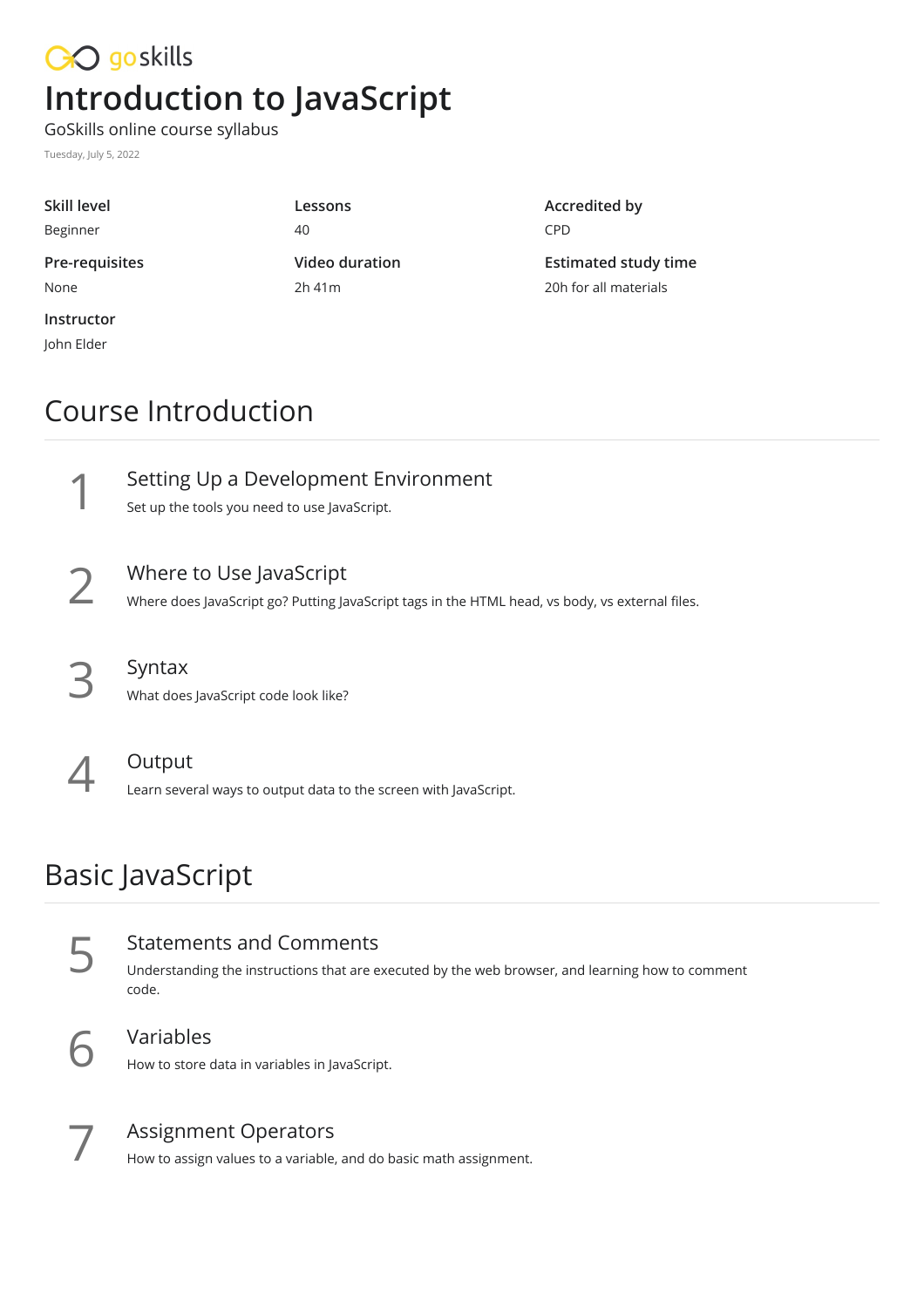|                         | <b>Arithmetic Operators</b><br>How to add, subtract, multiply, and divide with JavaScript. We'll also look at the modulus, incrementing<br>and decrementing. |  |
|-------------------------|--------------------------------------------------------------------------------------------------------------------------------------------------------------|--|
|                         | <b>Comparison and Logic Operators</b><br>How to compare two or more variables and test with logic (and, or, not).                                            |  |
|                         | Strings, Numbers, and Boolean Data Types<br>Understanding the difference between strings and numbers; and understanding Boolean data types.                  |  |
|                         | Arrays<br>What are arrays, and how does JavaScript use them?                                                                                                 |  |
| Intermediate JavaScript |                                                                                                                                                              |  |
| 12                      | Objects<br>What are objects, and how does JavaScript use them?                                                                                               |  |
| 13                      | Functions<br>Implementing and invoking blocks of code with functions.                                                                                        |  |
|                         | If and If/Else and If/Else If Statements<br>Understanding conditional statements using If, If Else, and If Else If statements.                               |  |
| 15                      | Switch<br>Understanding conditional statements using switch.                                                                                                 |  |
|                         | For Loops<br>Looping through things using For loops.                                                                                                         |  |
|                         | While Loops<br>Looping through things using While loops.                                                                                                     |  |
|                         | Intro to JSON<br>Introduction to JSON and why it is important.                                                                                               |  |

# Using JavaScript For The Web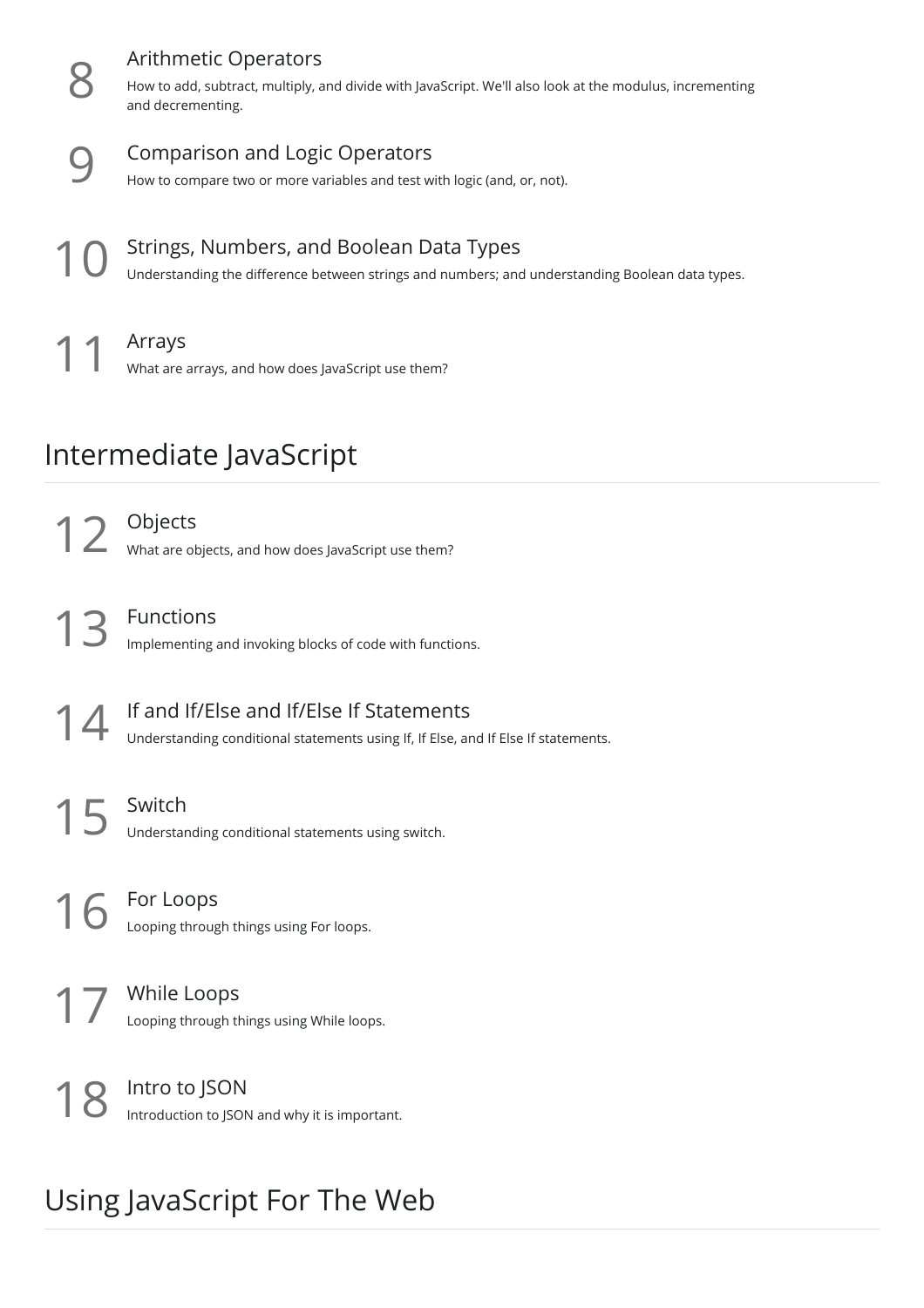|    | A Short HTML/CSS Primer<br>JavaScript works with HTML and CSS, let's do a quick refresher video on HTML and CSS.             |
|----|------------------------------------------------------------------------------------------------------------------------------|
| 20 | Intro to the HTML DOM<br>What is the DOM and why is it important?                                                            |
| 21 | DOM Methods and Properties<br>What are the actions you can perform on HTML elements and what properties can you get and set? |
| 22 | Dom Document Objects<br>Finding, changing, adding, and deleting elements.                                                    |
| 73 | <b>Finding Dom Elements</b><br>Finding elements by ID, by tag name, by class name, by CSS selectors, and by collections.     |
|    | Changing HTML Output, Content, and Attributes<br>How to change HTML output, content, and attributes with JavaScript.         |
|    | <b>Changing CSS</b><br>How to change your CSS with JavaScript.                                                               |
|    | <b>Understanding Events</b><br>What is an event, and what can you do with it?                                                |
| 27 | <b>Event Listeners</b><br>What are event listeners, and how to listen for event handlers.                                    |
| 28 | <b>Navigating DOM Nodes</b><br>What is a DOM node and how do you navigate them.                                              |
|    | <b>Creating New Nodes</b><br>Adding new nodes on the fly with JavaScript.                                                    |
|    | The Node List<br>How to retrieve an array-like collection of nodes.                                                          |
|    | Form Validating<br>How to validate an HTML fill-out form with JavaScript.                                                    |